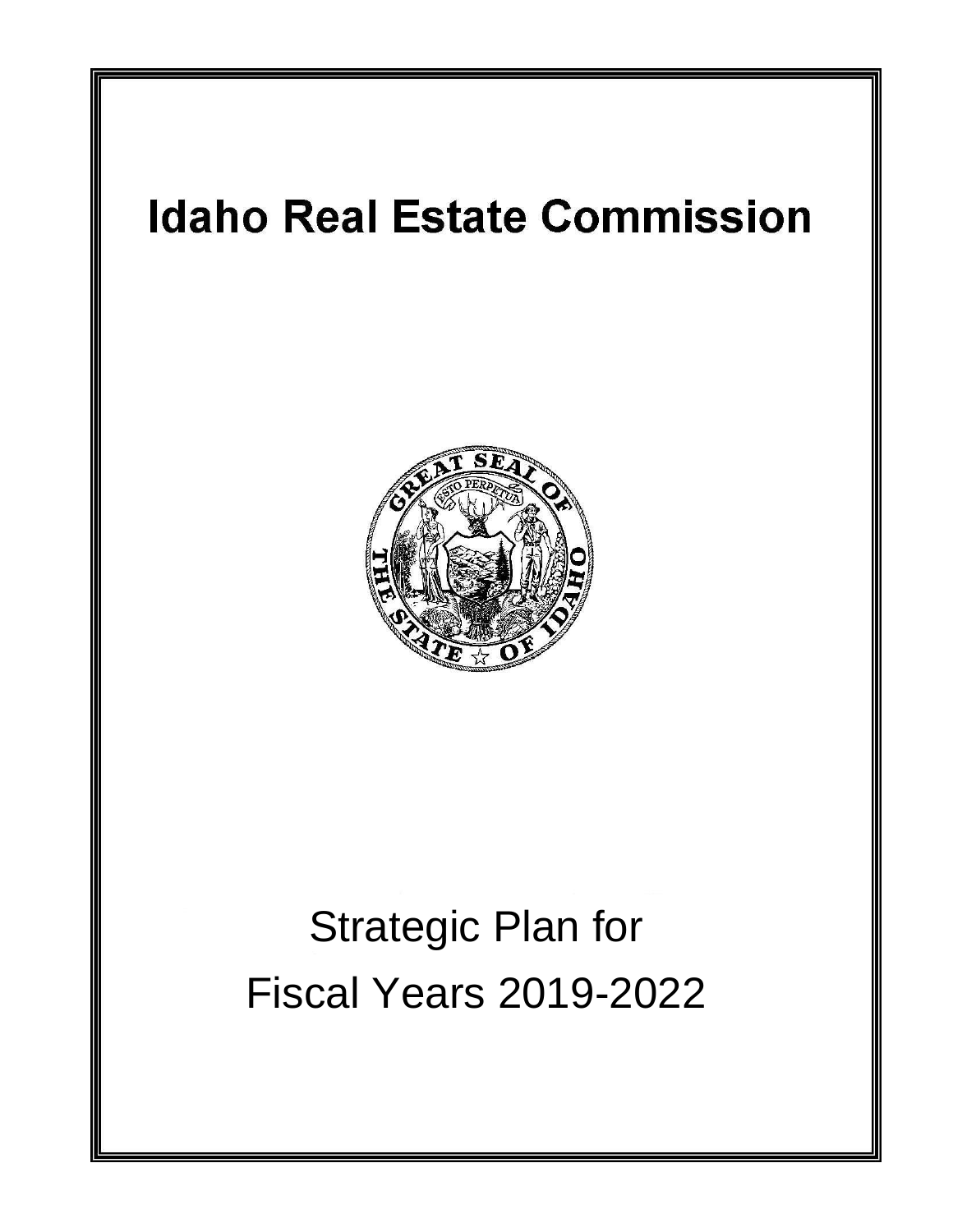## **MISSION STATEMENT**

The mission of the Idaho Real Estate Commission is to protect the public interest in regulated real estate transactions through the administration of the Idaho Real Estate License Law and Rules and the Idaho Subdivided Lands Disposition Act, including licensing and education of real estate brokers and sales associates, enforcement of license law violations, and registration of timeshare products.

## **VISION**

IREC strives to elevate the real estate industry to the highest standards possible and provide outstanding customer service to licensees and the public through quality education programs, strict adherence to statutory licensing requirements, fair and impartial discipline, and courteous and efficient communication.

## **BACKGROUND**

The Idaho Real Estate Commission was created in 1947 as a self-governing agency operated with dedicated funds from license fees. The Commission is charged with administering and enforcing all provisions of the Idaho Real Estate License Law (Idaho Code 54-2001, *et seq.*) as well as the Subdivided Lands Disposition Act (Idaho Code 55-1801, *et seq*.)

The Commission consists of four Commissioners from the industry appointed by the Governor to represent four geographic districts in the State of Idaho. The license law requires that Commissioners be actively licensed real estate brokers with at least five years of broker experience.

The Commission also has a public non-industry member to be appointed by the Governor.

The current Commission includes:

**Michael J. Johnston (Idaho Falls)** Term expires July 2022 **Kathleen Weber (Moscow)** Term expires July 2019 **Jill Stone (Twin Falls)** Term expires July 2020 **Michael L. Gamblin (Boise)** Term expires July 2021 **Martin Espil (Public Member) –** Term expires July 2010

IREC has 15 authorized full time staff positions based in the Boise office. Two clerical positions are currently vacant. IREC also has a 6-member Education Council which provides advice and review for Commission education matters.

# **KEY EXTERNAL FACTORS**

Shifting economic, political and professional climates that are beyond the commission's control may impact the long range goals and objectives. These Include:

#### **The Economy and Housing Market**

The real estate market has greatly improved over the last several years, and this is reflected by a steady increase in the number of licensees, averaging about 150 new licensees per month. Real estate educators report the strong prelicense course enrollment shows no signs of abating.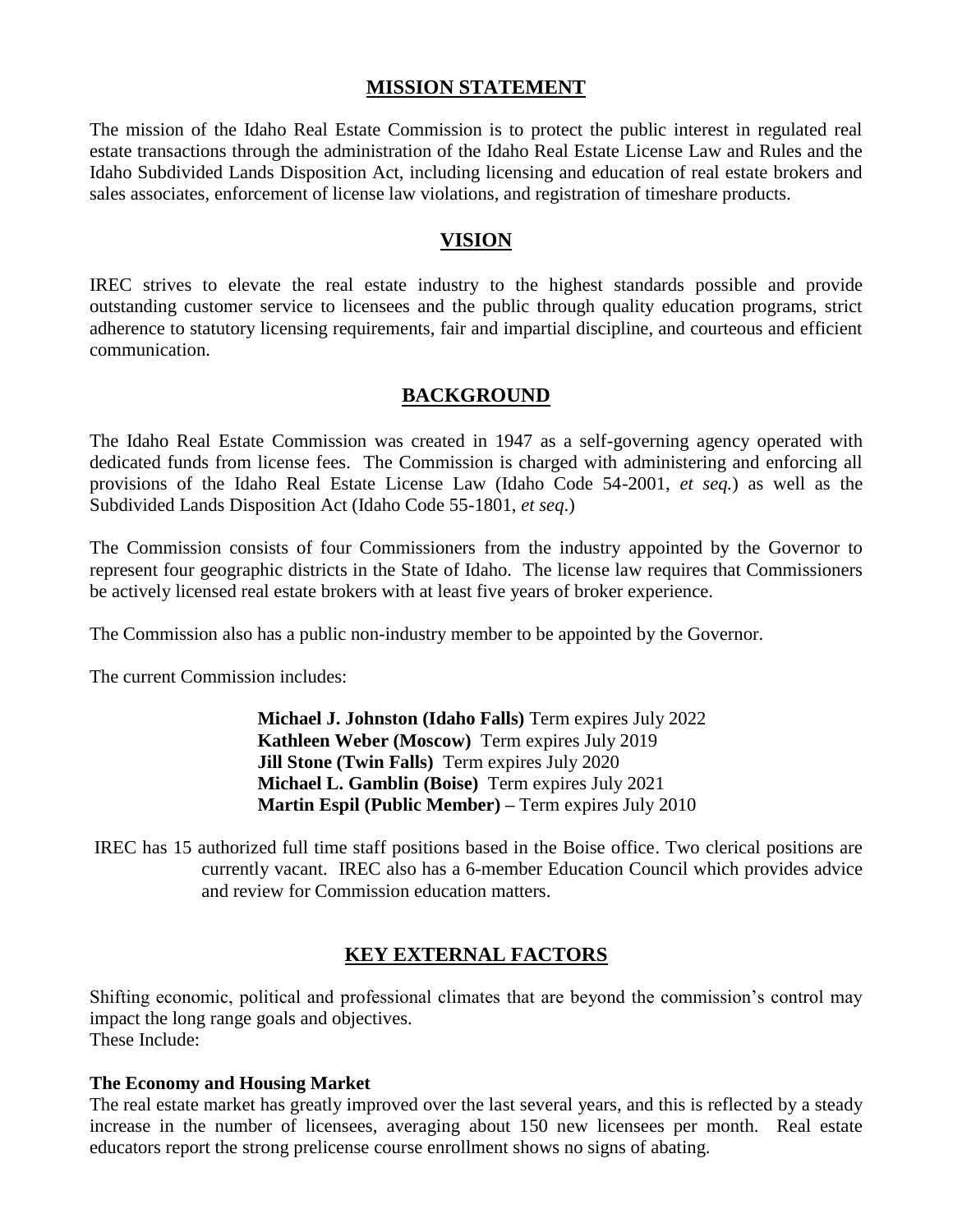Along with the recovery of the housing market comes a younger generation entering the profession that is accustomed to using technology in every aspect of their lives. The Commission receives many requests each year from potential licensees who would like to attend prelicense classes online, but none are available. It behooves the Commission, as a state agency, to accommodate the demand for technology-based education.

#### **Unregulated Property Management**

The Commission receives many phone calls and complaints relating to property management, which is presently unregulated in the State of Idaho. Many property owners report difficulty in obtaining the rent monies to which they are entitled. The Commission has no jurisdiction or authority to pursue these complaints, even if the property manager is also a real estate licensee. Nearly four years ago, the Commission assembled a task force comprised of licensees and property manager stakeholders to discuss whether and how a licensing requirement should be implemented. The task force came to consensus on some issues, but more work remains. The task force has been on hiatus due to Commission staff workloads.

#### **Legislative Actions**

State legislation and federal law changes can also alter or significantly impact the functions of the commission.

### **COMMISSION GOALS**

After identification of critical issues, licensee wants and needs, and agency constraints, IREC Staff have identified the following goals:

## **GOAL 1: ENSURE THAT IDAHO REAL ESTATE LICENSE LAW AND RULES ARE CONSISTENT WITH INDUSTRY BEST PRACTICES AND THE PUBLIC INTEREST.**

- **Objective A: Improve analysis of national industry and regulatory trends by actively participating in Association of Real Estate License Law Officials (ARELLO®).**
- **Objective B: Participate in work groups with Commissioners, Commission staff, Idaho REALTORS® (IR), and other relevant stakeholders to identify issues for possible license law changes.**
- **Objective C: Investigate and determine need for and desirability of regulation of property managers or leasing activity.**

**Measurement:** Number of ARELLO® conferences attended each year **Benchmark:** Two **How Established:** Commissioner direction

**Measurement:** Number of work group meetings between IREC and the IR each year **Benchmark:** Two **How Established:** Agency workload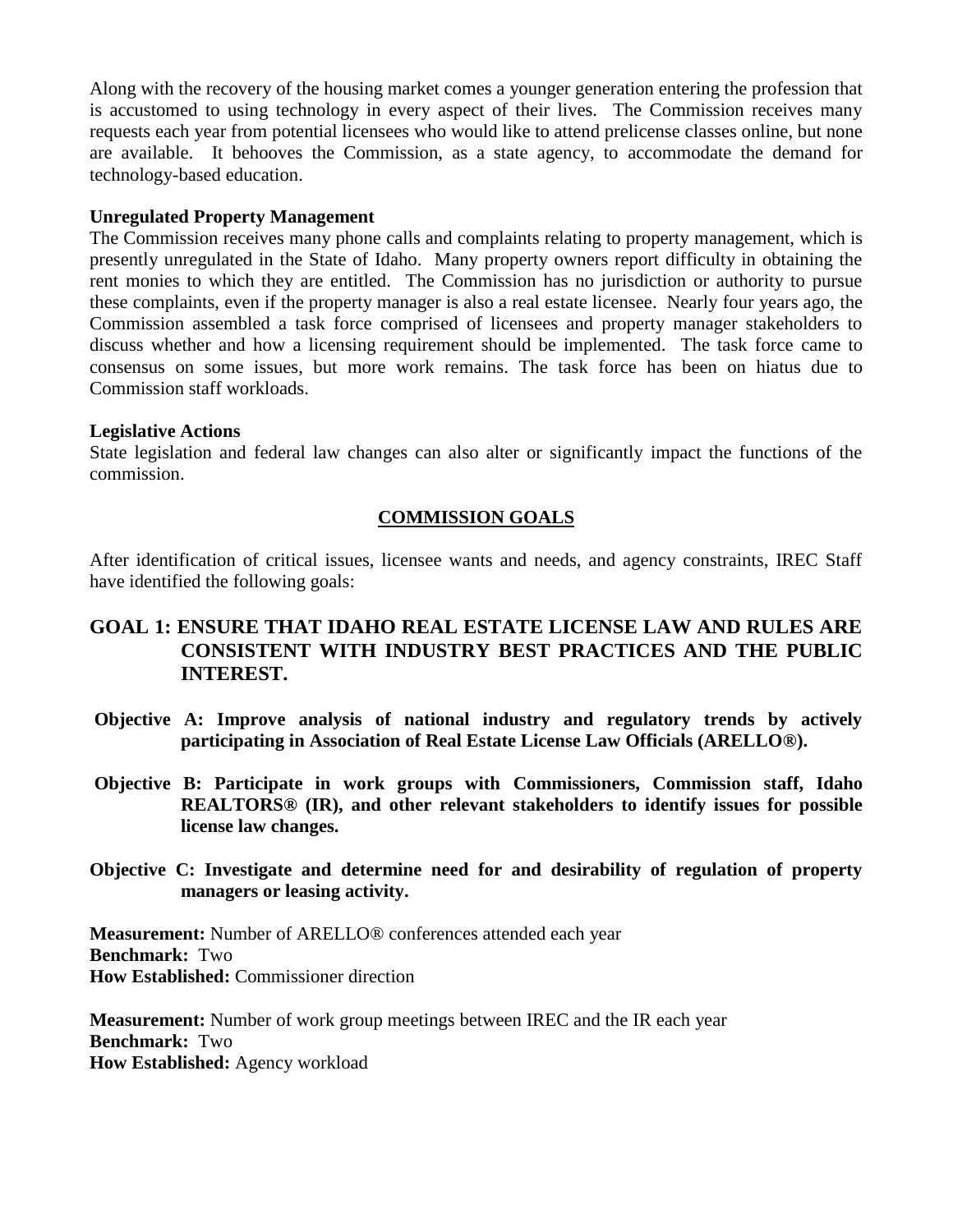**Measurement:** Gather information and report to legislature, Commissioners, and industry on suggested methods to address consumer protection issues related to unregulated property management and leasing activity in Idaho

**Benchmark:** July 2019

**How Established:** Inquiries and complaints received from the public and real estate licensees

# **GOAL 2: IMPROVE THE QUALITY AND RELEVANCE OF EDUCATION PROGRAMS FOR NEW AND EXISTING LICENSEES.**

**Objective A: Implement a review process for courses and licensing exams.** 

**1. Conduct curriculum evaluations of all Commission-developed and continuing education courses on a rotating basis.** 

**2. Evaluate sales associate and broker prelicense examinations to ensure licensing exams correctly measure minimum competencies.** 

**3. Develop a process for monitoring certified instructors and course providers for quality and compliance with Idaho license law and rules.** 

**Objective B: Improve the mechanism to ensure broker prelicense courses are available statewide through multiple modes of delivery.** 

**Measurement:** Number of sales associate and broker prelicense courses reviewed and updated each year for relevance and current laws **Benchmark:** 25% **How Established:** Agency workload

**Measurement:** Number of certified instructors and course providers monitored every 18 months **Benchmark:** 25%

**How Established:** Course and instructor evaluations; course and instructor audits; inquiries and complaints received from the public

**Measurement:** Number of exam review workshops conducted each year **Benchmark:** One state exam and one national exam item writing workshop **How Established:** Industry standard

**Measurement:** Number of job analysis surveys completed every three years **Benchmark:** One **How Established:** Industry standard

**Measurement:** Implement an online education platform for all sales prelicense courses **Benchmark:** July 2020 **How Established:** Industry trends; feedback from consumers and licensees; agency workload

# **GOAL 3: IMPROVE ADMINISTRATION OF LICENSING PROCESS TO PROMPTLY AND EFFICIENTLY PROCESS LICENSING PAPERWORK.**

**Objective A: Update Commission website, internal licensing application, and external online services to facilitate online license renewals and changes.** 

**Objective B: Ensure all eligible licenses and record changes are issued timely and accurately.**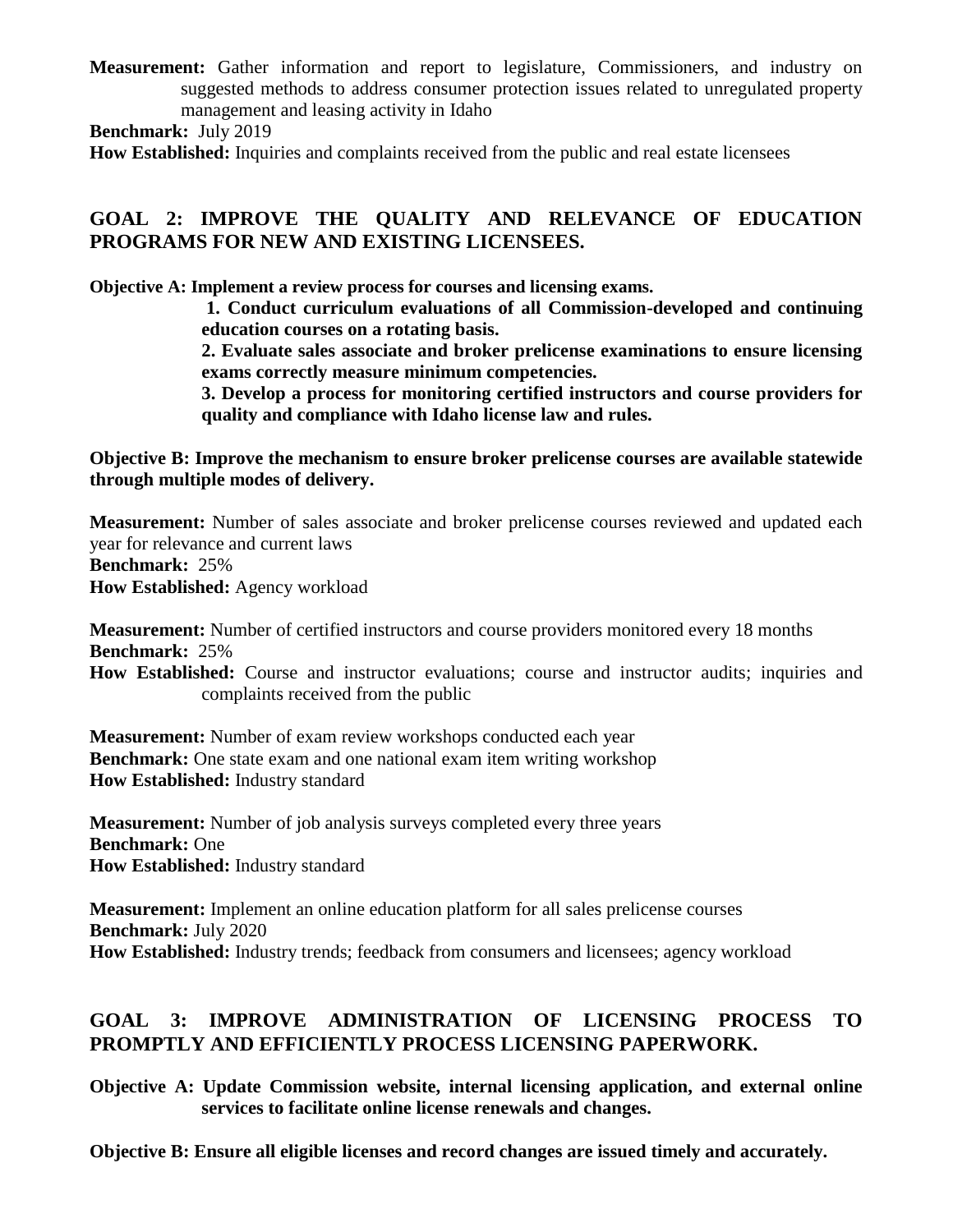**Measurement:** Number of new license applications and notice of change forms processed error-free within ten  $(10)$  business days from receipt **Benchmark:** 100% **How Established:** Agency workload and staff goals

**Measurement:** Number of license renewals and license changes processed through the online system on an ongoing basis **Benchmark:** 95% How Established: Feedback from licensees; agency workload and goals

**Measurement:** Rewrite internal licensing application **Benchmark:** September 2018 **How Established:** Agency workload and staff goals

# **GOAL 4: ASSURE CONSISTENT LICENSEE COMPLIANCE WITH REAL ESTATE LICENSE LAW.**

**Objective A: Review regulated business activities and practices on an ongoing basis.** 

### **Objective B: Process complaints against licensees in a thorough, fair and timely manner to maintain public and licensee confidence in our system.**

**Measurement:** Number of investigations completed within 6 months from opening of case **Benchmark:** 100% **How Established:** Agency workload

**Measurement:** Maintain bi-annual audit schedule for Idaho brokerages **Benchmark:** 50% per year **How Established:** Agency workload; ability to retain inspector

# **GOAL 5: DEVELOP AND MAINTAIN TECHNOLOGY, PROCEDURES AND STAFF TRAINING TO ENSURE EFFICIENT OPERATIONS AND CUSTOMER SERVICE.**

**Objective A: Improve office records management by implementing and maintaining an electronic document management system.** 

**Objective B: Use the ARELLO® Time Share Registry for administration of Idaho Subdivided Lands Act.** 

**Objective C: Provide outstanding customer service to licensees and the public.** 

- **1. Promptly respond to phone call and e-mail inquiries**
- **2. Improve licensee and public self-service abilities (online information and transactions)**

**3. Maintain and improve knowledge base of staff to assure that vacancies and absences do not disrupt effectiveness** 

**Objective D: Reduce the number of late errors and omissions insurance and continuing education violations.**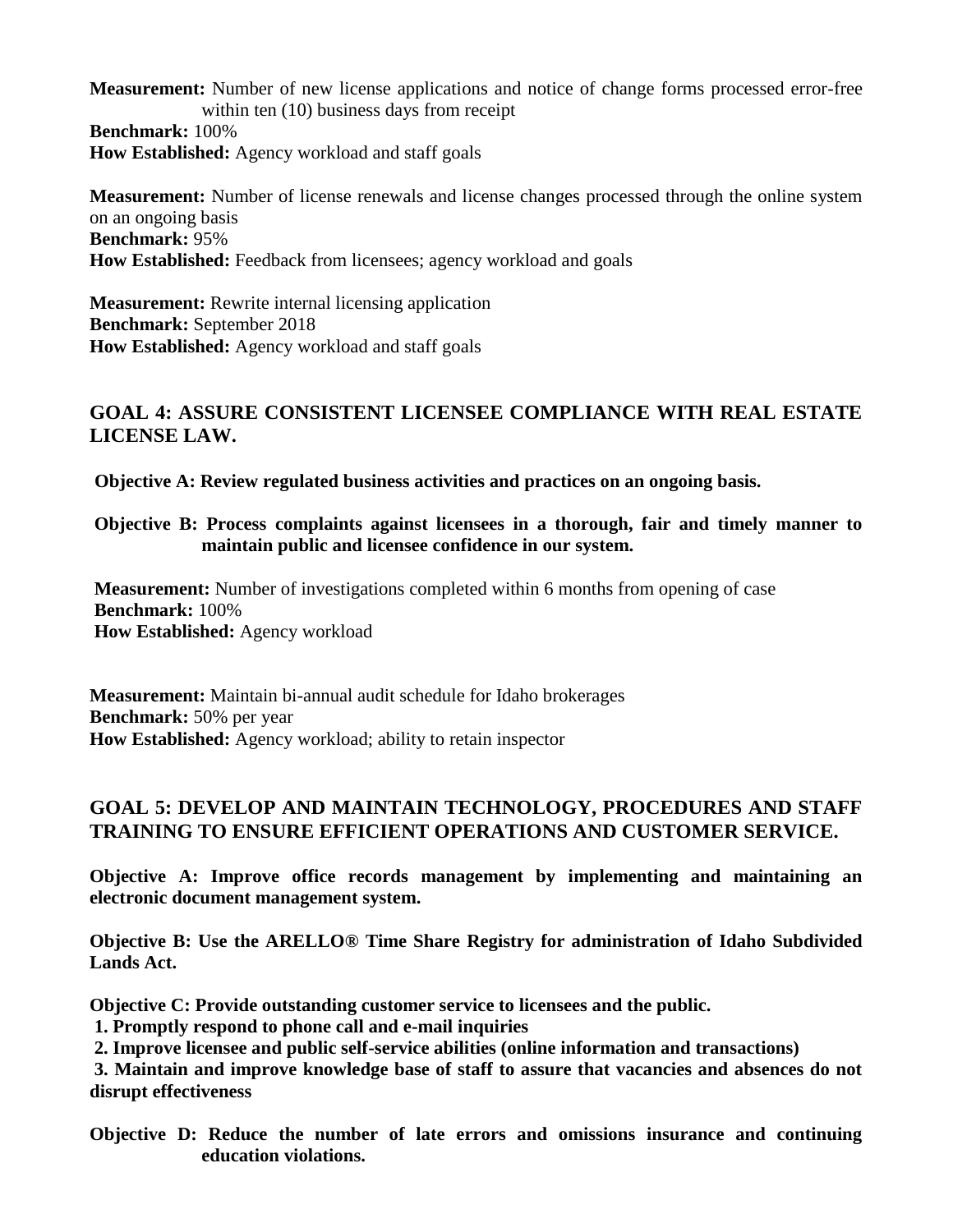**Measurement:** Maintain IREC files electronically **Benchmark:** 100% **How Established:** Agency workload

**Measurement:** Number of license and education histories obtained by licensees through the online services by July 2019 **Benchmark:** 50% **How Established:** Commissioner and staff goals

**Measurement:** Implement online shopping cart for licensees to order printed materials and pay civil penalty fines **Benchmark:** July 2019 **How Established:** Staff goals and feedback from licensees and staff

**Measurement:** Number of callers or e-mail inquiries who are able to make contact with a staff member within one business day of contacting the commission office **Benchmark:** 100% **How Established:** Feedback from consumers, licensees, commissioners, and staff

**Measurement:** Number of staff with up-to-date written procedures/desk manuals for job functions **Benchmark:** 100% **How Established:** Agency workload

**Measurement:** Create enhancements to the IREC online services which will prevent licensees from renewing or activating without having all continuing education and insurance requirements completed and posted to their records **Benchmark:** July 2019 **How Established:** Staff and commissioner goals; feedback from consumers and licensees

# **GOAL 6: IMPROVE QUALITY OF COMMUNICATION WITH LICENSEES, EDUCATORS AND THE PUBLIC REGARDING THE PROGRAMS AND ACTIVITIES OF THE COMMISSION.**

**Objective A: Regularly publish and distribute information via regular mail and online**.

**Objective B: Conduct Commission meetings throughout the State of Idaho.** 

**Objective C: Improve the IREC website to provide more useful information to licensees and the public.** 

**Measurement:** Number of Real Estatement newsletters published each year **Benchmark:** Two **How Established:** Agency workload

**Measurement:** Number of "broker bulletin" newsletters sent each year **Benchmark:** One **How Established:** Commissioner direction; agency workload